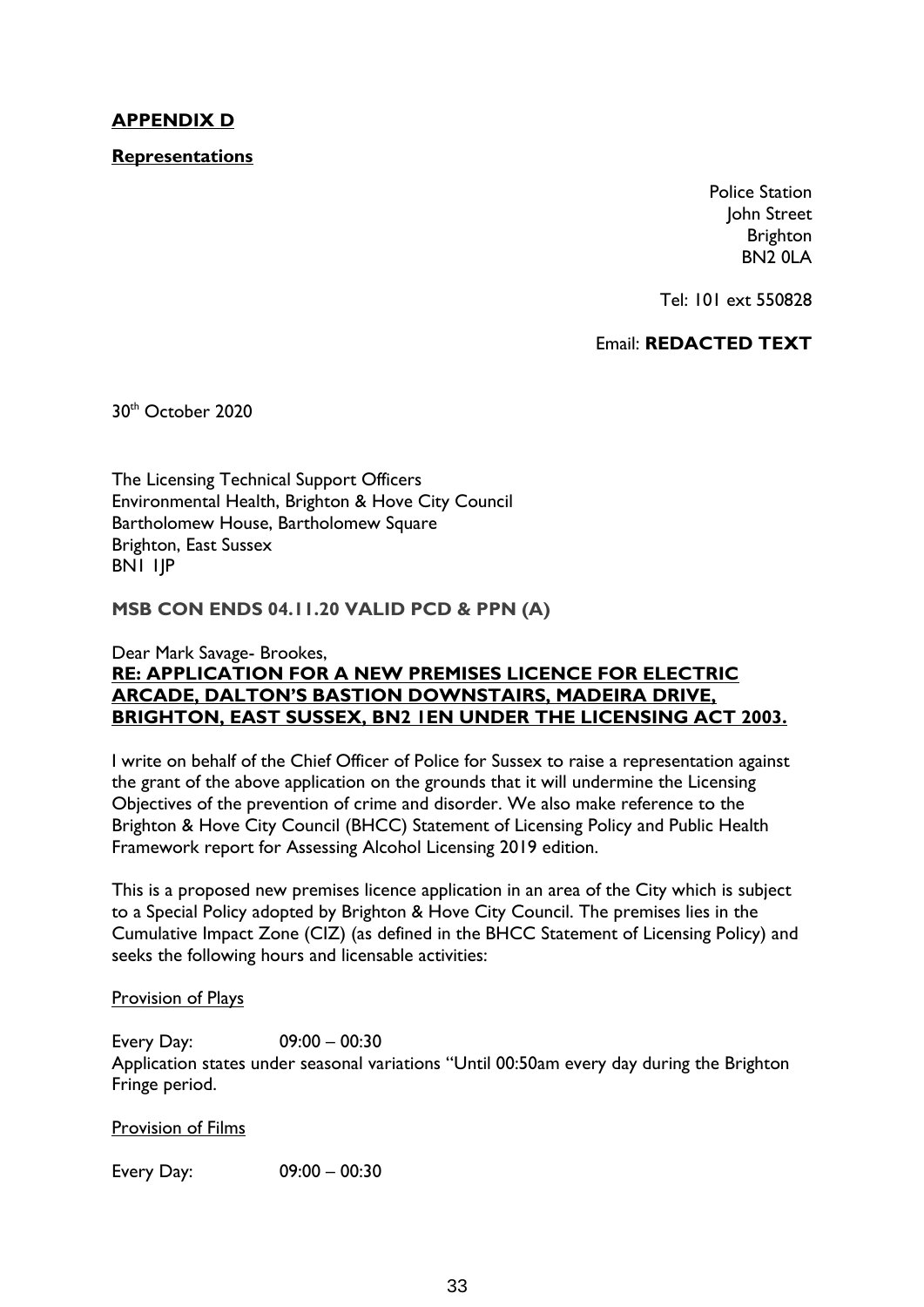Application states under seasonal variations "Until 00:50am every day during the Brighton Fringe period. Live Music (Indoors and Outdoors)

Every Day: 09:00 – 23:59 Application states under seasonal variations "Until 00:50am every day during the Brighton Fringe period.

Recorded Music (Indoors)

Every Day: 09:00 – 00:00 Application states under seasonal variations "Until 00:50am every day during the Brighton Fringe period.

### Provision of Performances of Dance

Every Day: 09:00 – 23:59 Application states under seasonal variations "Until 00:50am every day during the Brighton Fringe period.

Provision of anything of a similar description to live music, recorded music or performances

of dance.

Every Day: 09:00 – 23:59 Application states under seasonal variations "Until 00:50am every day during the Brighton Fringe period.

Supply of Alcohol (On the Premises)

Every Day: 09:00 – 23:59 Application states under seasonal variations "Until 00:50am every day during the Brighton Fringe period.

Opening hours

Every Day: 09:00 – 00:30 Application states under seasonal variations "Until 00:50am every day during the Brighton Fringe period.

Paragraph 3.1.4 of the Brighton and Hove City Council 2016 Statement of Licensing Policy states:

*"The special policy will only be overridden in exceptional circumstances. The effect of this special policy is that applications for new premises licenses or club premises certificates within the area, or variations which are likely to add to the existing Cumulative Impact, will be refused following relevant representations. This presumption can be rebutted by the applicant if they can show that their application will have no negative Cumulative Impact".*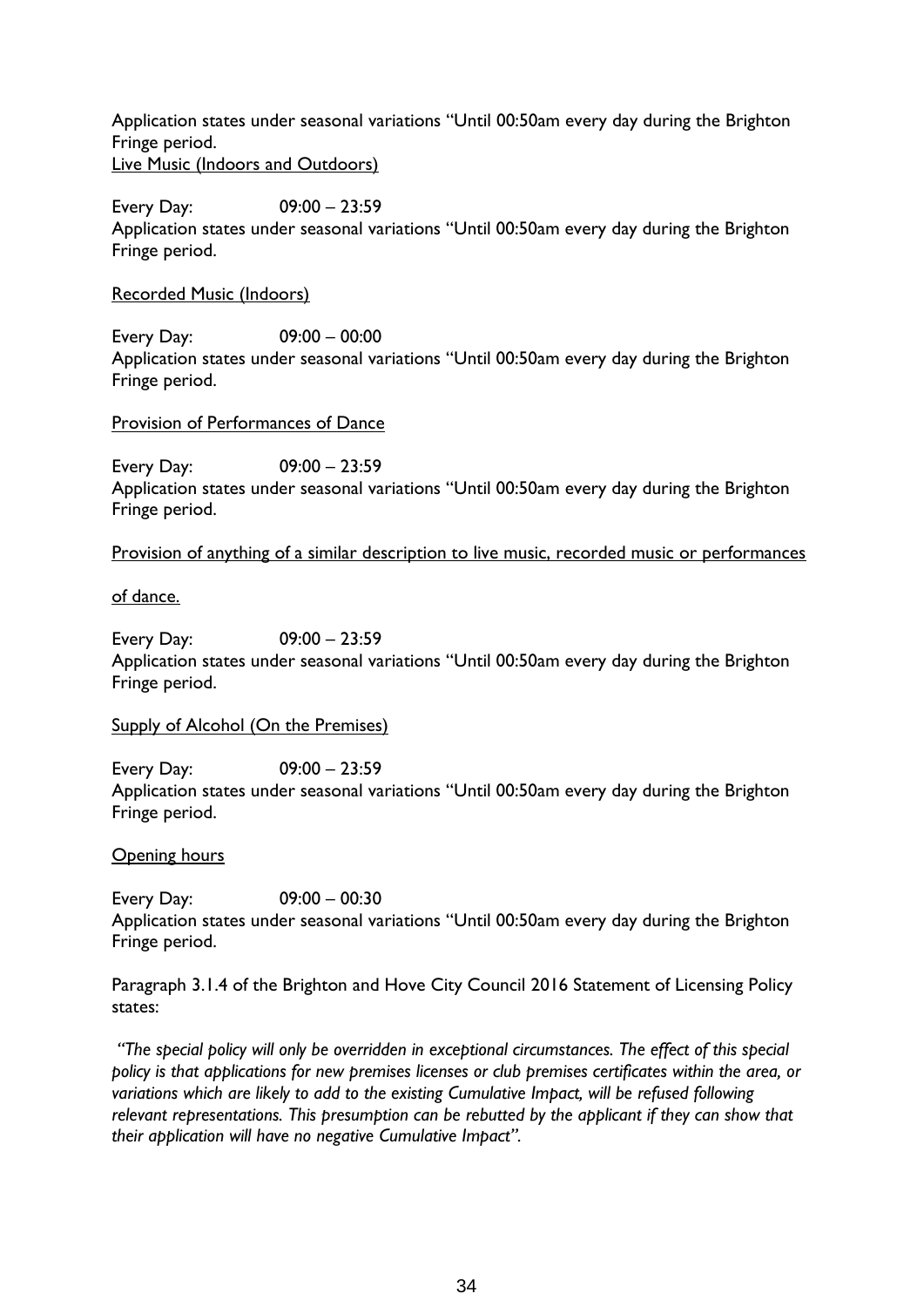The licensing decision matrix on page 16/17 of the Council Statement of Licensing Policy (SoLP) states that no new premises or premises licence variations asking for these licensable activities and hours will be granted in the CIZ, except in exceptional circumstances.

While the applicant has benefitted from a temporary time limited licence during 2020, Sussex Police understand that the premises has not be operating to its full potential due to Government restrictions, guidelines and law, this is also true of other premises within close proximity of this venue.

Sussex Police are concerned that once all premises return to 'normal business' the negative impact of another fully operational licensed premises in this location, which is already highly saturated with licensed premises, would increase.

Due to the crime and disorder in the location of this proposed premises Sussex Police operate a standalone night time operation each weekend and at other various peak times throughout the year. This involves dedicated Police resources

patrolling the main night economy area to free up our normal night duty officers so they can manage the rest of the City and the demands it has on our service. Having a visible police presence in the area, especially during the weekend evenings, goes some way to assist in reducing criminal incidents occurring, but unfortunately does not stop them in their entirety. The majority of incidents dealt with have an element of alcohol linked to them. This is a mix of persons becoming drunk and disorderly, violent and a high number of incidents involve persons who have become a victim of crime due to their own vulnerability after consuming alcohol. Staff at venues and from emergency services are far too often also at the end of a drunk person's aggression.

Linked with Operation Marble, Sussex Police receive reports from external companies for example Beach patrol who inform us of weekly incidents that occur on the beach. Therefore allowing further persons to drink and leave a premises on the sea front could see an increase in incidents.

Reviewing the Public Health Framework report for Assessing Alcohol Licensing 2019 edition, the East Brighton ward, of which this location is within, is ranked 5th highest out of 21 wards for police recorded alcohol related incidents. Granting an additional licence we believe could add further to the issues currently experienced within the city and so have a negative impact on the surrounding area.

Although, the applicant has offered a good number of conditions following pre consulting, Sussex Police still has concerns of a new premises licence in this location permanently. There is no proposed conditions for No vertical drinking and no conditions offering substantial food, therefore allowing this premises to operate as a Pub or even as a Nightclub, the current licence has conditions such as:-

- *1. The bar shall only be open for the sale of alcohol when there is a public performance or event due to take place within 2 hours of the sale of alcohol being available.*
- *2. There will be no admittance to the public to the premises after 21:30 every day unless they hold a ticket for a performance or event for the same evening.*

In order to make the licence, theatre led and not a pub.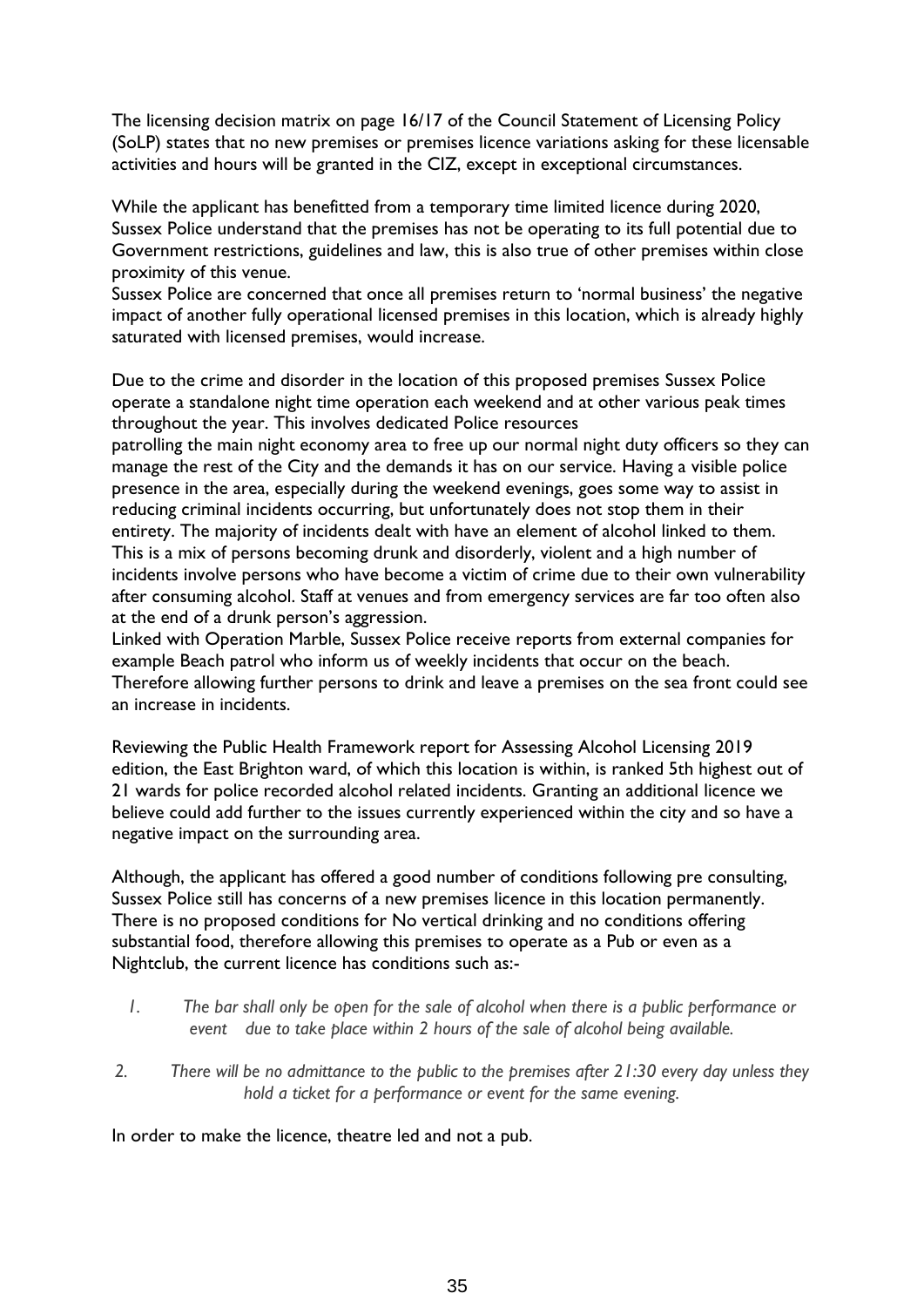Sussex Police contend that the carrying on of additional licensable activity and the hours applied for at these premises will add to the existing negative cumulative effect in an area already saturated with licensed premises.

Therefore, Sussex Police do not believe that the applicant has offered significant reasoning as to why this would be an exception or why the SoLP should be departed from. Sussex Police invite the Licensing Authority to seriously consider refusing this application.

Yours sincerely,

# **REDACTED TEXT**

## **REDACTED TEXT**

Licensing & Response Inspector Local Policing Support Team Sussex Police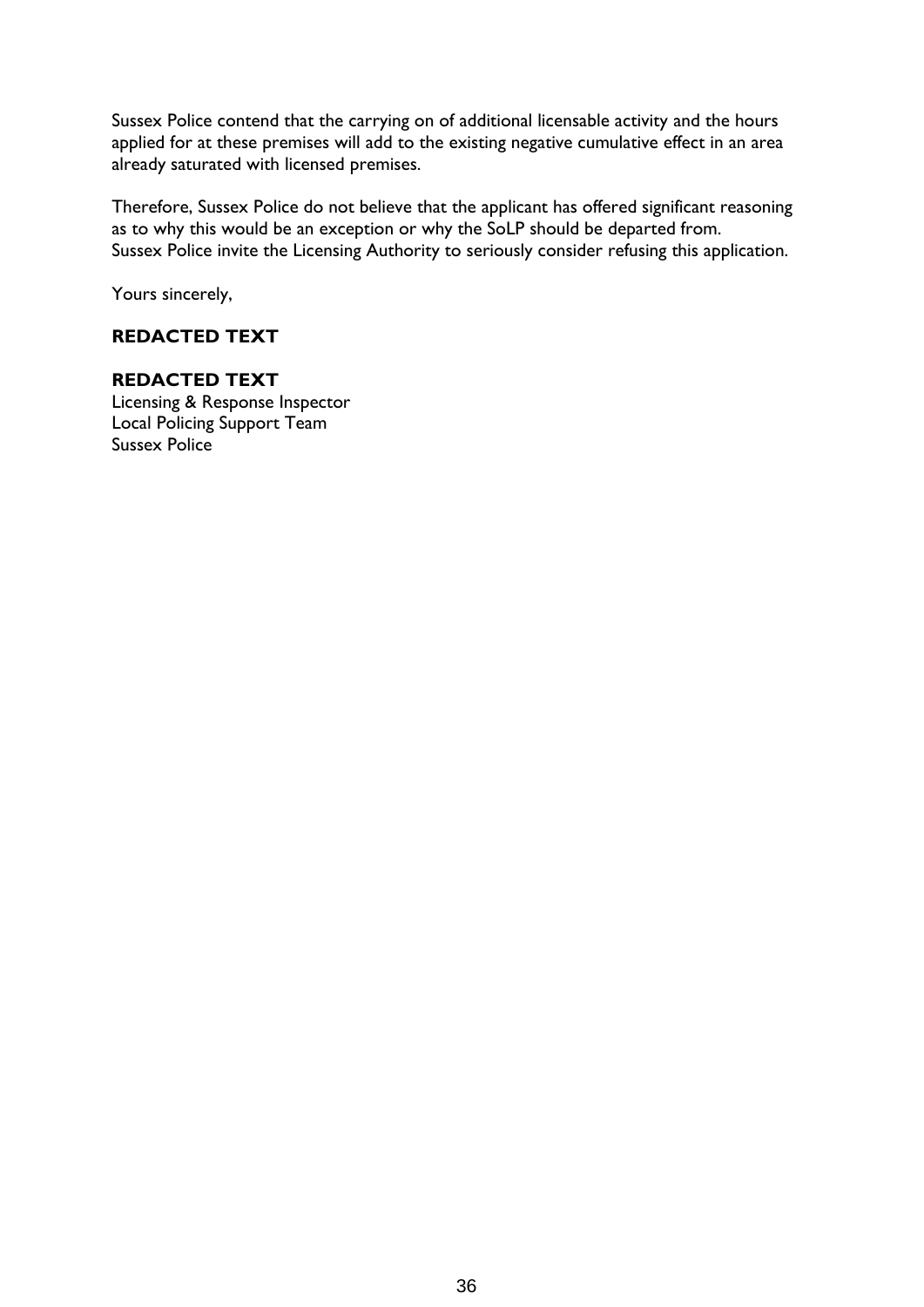| Mr M Savage-Brookes                                     | Date:    | 4 <sup>th</sup> November 2020 |
|---------------------------------------------------------|----------|-------------------------------|
| <b>Licensing Officer</b><br><b>Licensing Team, BHCC</b> | Our Ref: | 2020/37384/LICREP/EH          |
| <b>Bartholomew House</b>                                | Phone:   | <b>REDACTED TEXT</b>          |
| <b>Bartholomew Square</b>                               | Email:   | <b>REDACTED TEXT</b>          |
| <b>Brighton</b>                                         |          |                               |
| <b>BNI IJP</b>                                          |          |                               |

## **MSB CON ENDS 04.11.20 VALID PCD & PPN (B)**

Dear Mr Savage-Brookes,

## **Licensing Act 2003 RE: Representation in regard to the application for a new Premises Licence (Ref. 2020/03210/LAPREN) For: The Electric Arcade, Daltons Bastion Downstairs, Madeira Drive, Brighton, BN2 1EN**

I write to make a representation on behalf of the Council's Licensing Team, in their capacity as a Responsible Authority, in relation to the above application for a new Premises Licence for The Electric Arcade, submitted by Otherplace Productions Ltd.

The applicant is applying for the following activities and times:

## **Performance of Plays**

| Saturday - Thursday<br>Friday                                       | $09:00 - 00:30$<br>$12:00 - 00:30$ |
|---------------------------------------------------------------------|------------------------------------|
| Until 00:50 every day during the Brighton Fringe period             |                                    |
| <b>Exhibition of a Film</b>                                         |                                    |
| Every day                                                           | $09:00 - 00:30$                    |
| Until 00:50 every day during the Brighton Fringe period             |                                    |
| <b>Recorded Music</b>                                               |                                    |
| Every day                                                           | $09:00 - 00:00$                    |
| Until 00:50 every day during the Brighton Fringe period             |                                    |
| Live Music, Performance of Dance, Anything similar to LM, RM or PoD |                                    |
| Every day                                                           | $09:00 - 23:59$                    |
| Until 00:50 every day during the Brighton Fringe period             |                                    |
|                                                                     |                                    |

# **Alcohol (On sales only)**

Every day: 12:00 – 23:59 Until 00:50 every day during the Brighton Fringe period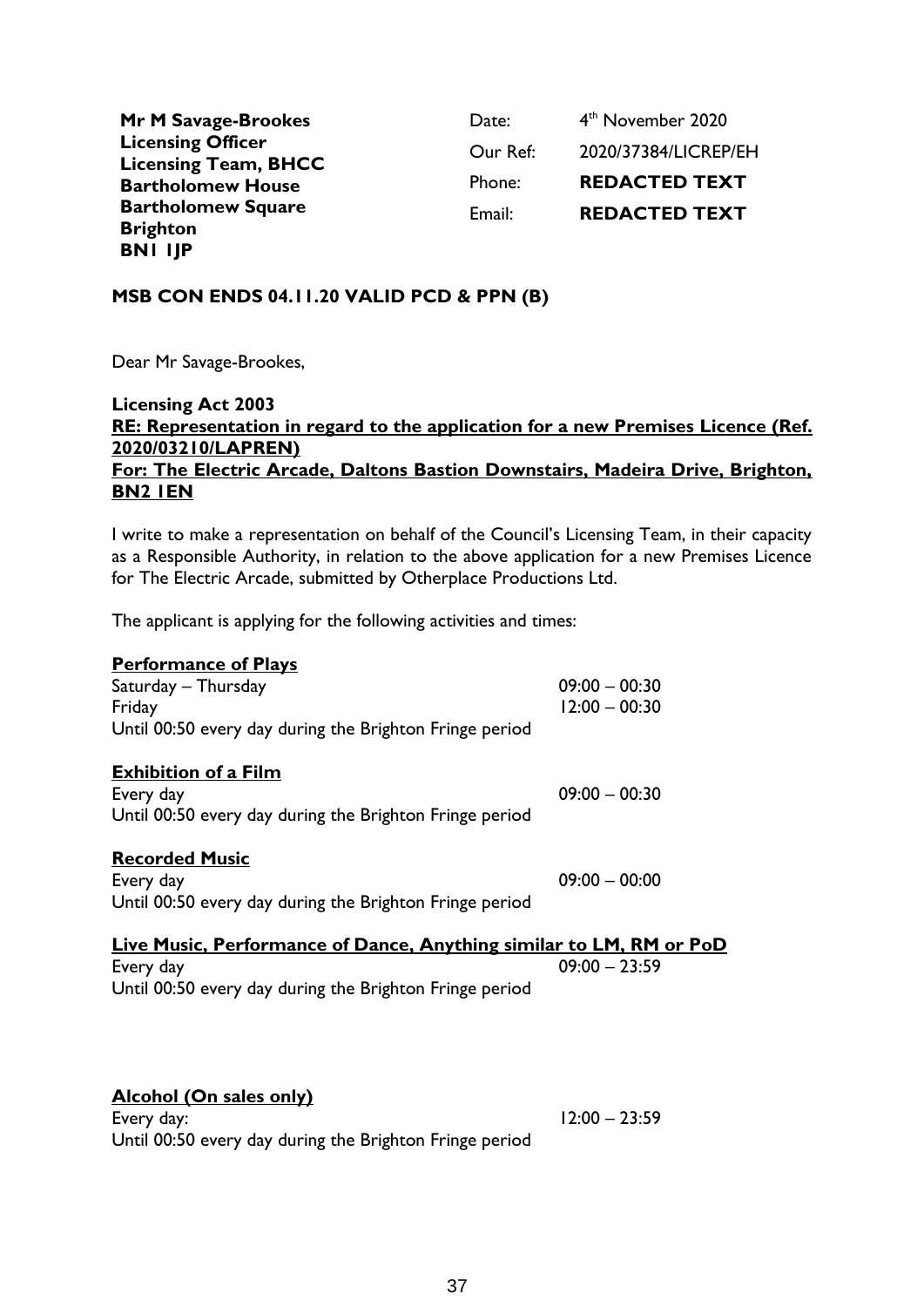#### **Opening Times**

Every day 09:00 – 00:30 Until 00:50 every day during the Brighton Fringe period

We have concerns about this application and make a representation on the grounds of the Prevention of Crime and Disorder and Prevention of Public Nuisance and that this application is contrary to our Statement of Licensing Policy (SoLP).

We recognise that the premises was granted a time limited premises licence before a Licensing Panel on  $11<sup>th</sup>$  May 2020 but that licence expired on  $31<sup>st</sup>$  October 2020. This new application has no time limit on it and therefore would be a permanent late-night licensed premises within our Cumulative Impact Area (CIZ) which is defined within the council's Statement of Licensing Policy (SoLP).

The council introduced a special policy to address cumulative impact on the  $13<sup>th</sup>$  March 2008 and following further consultation the cumulative impact zone was expanded in December 2011. The special policy was set up because the Licensing Authority determined that the concentration of licensed premises and the subsequent numbers of people drawn into the city centre is causing exceptional problems of crime and disorder and public nuisance. The special policy will only be overridden in exceptional circumstances. New applications and variations to existing licences should normally be refused following relevant representations. This presumption of refusal can be rebutted by the applicant if they can show that their application will have no negative cumulative impact on licensing objectives including the prevention of crime and disorder and public nuisance. The Licensing Authority will always consider the circumstances of each case and whether there are exceptional circumstances to justify departing from its special policy in the light of the individual circumstances of the case.

The Council's SoLP includes a Matrix approach for licensing decisions with provisions for a terminal hour for all classes of licensed premises in a particular area. The Matrix Model recognises the diverse operation and different risks presented by different classes of licensed premises. It provides a vision of what the Licensing Authority would like to see within its area and gives an indication of likelihood of success or otherwise to investors and local businesses making applications. Each application is still considered on its individual merit and there is discretion to depart from the Matrix approach policy in exceptional circumstances.

We acknowledge that the applicant aims to operate an 'arts led' premises and has included positive proposals on how they will manage potential risks within Section 18 of the application and these mirror and sometimes build on the conditions attached to the previous time-limited licence. However, we are concerned that two of the conditions that were put on at the Licensing Panel in May 2020 have not been included in the operating schedule, which gave robust control measures in ensuring a non-alcohol led premises. These were included as the panel felt at that time that there were insufficient safeguards in terms of conditions given the challenging nature of the area of the CIZ.

The two conditions attached were: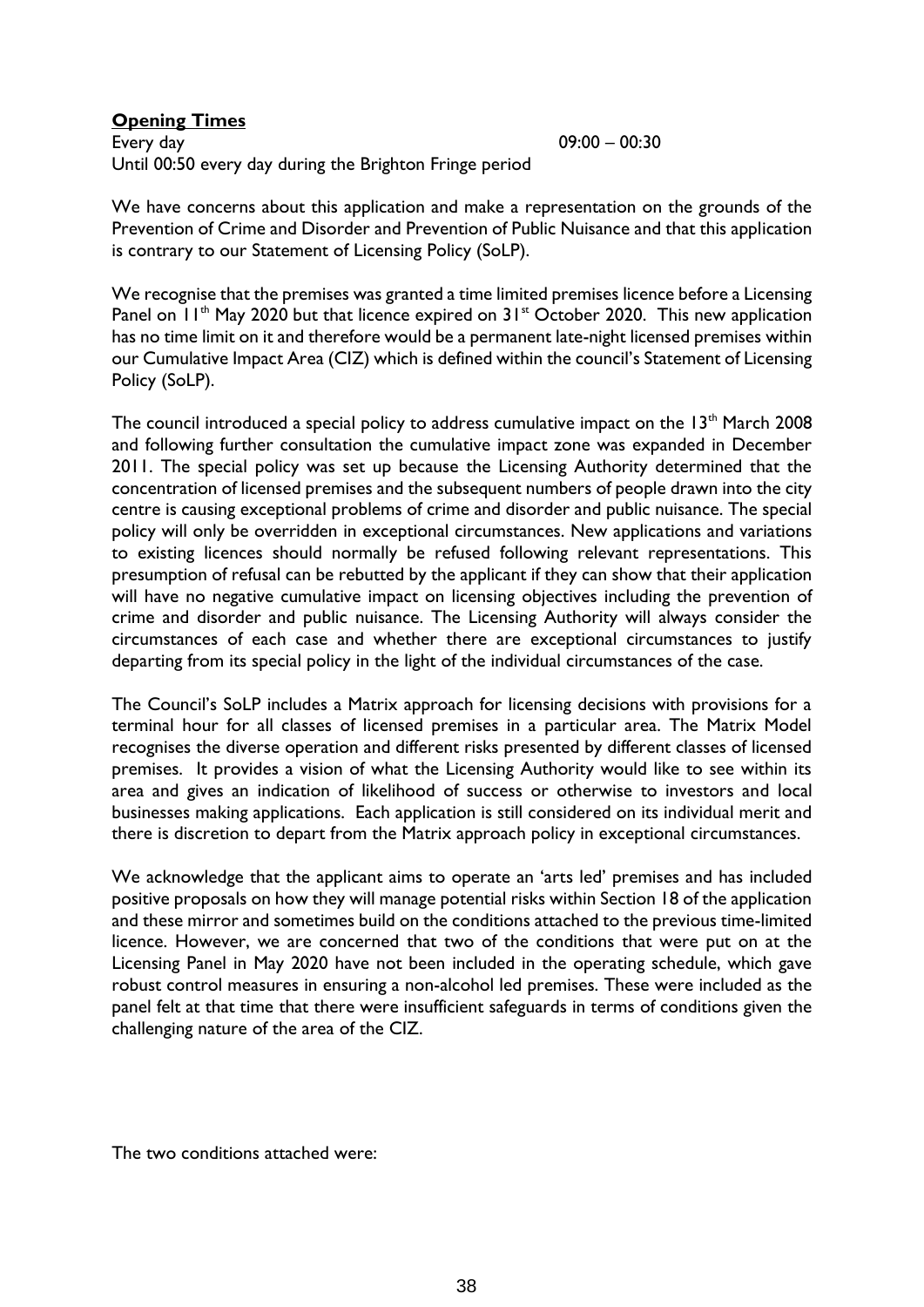# **Annex 3 – Conditions attached after a hearing by the licensing authority on 11th May 2020**

## **General:**

- 1. The bar shall only be open for the sale of alcohol when there is a public performance or event due to take place within 2 hours of the sale of alcohol being available.
- 2. There will be no admittance to the public to the premises after 21:30 every day unless they hold a ticket for a performance or event for the same evening.

When considering whether representations should be submitted, the Licensing Team have regard to the 'Public Health Framework for assessing Alcohol Licensing' – January 2019 document. The premises sits within the electoral ward of Queen's Park, which the document states under 'Crime and Disorder data' is third worst out of 21 wards for all violence against the person, all injury violence, non-injury assault, sexual offences and police recorded alcohol related incidents. Within the recorded 'Health data', the premises sits in the worst ward for A&E attendances with a record of alcohol and third worst for alcohol suspected ambulance call outs.

We make this representation to uphold our Statement of Licensing policy. The Policy is predicated on too much alcohol being available and applications for new premises licences will be refused unless the applicant can demonstrate exceptional circumstances. It is up to the applicant to demonstrate this and satisfy a Licensing Panel that they will not impact negatively on the CIZ.

We wholly support that each application should be considered on its own merits, but also recognise that this application is for a permanent extension to a licence previous granted on a time-limited basis. We are of the opinion that this application should be considered and determined by a Licensing Sub-Committee Panel.

Yours sincerely,

# **REDACTED TEXT**

# **REDACTED TEXT**

Senior Licensing Officer Safer Communities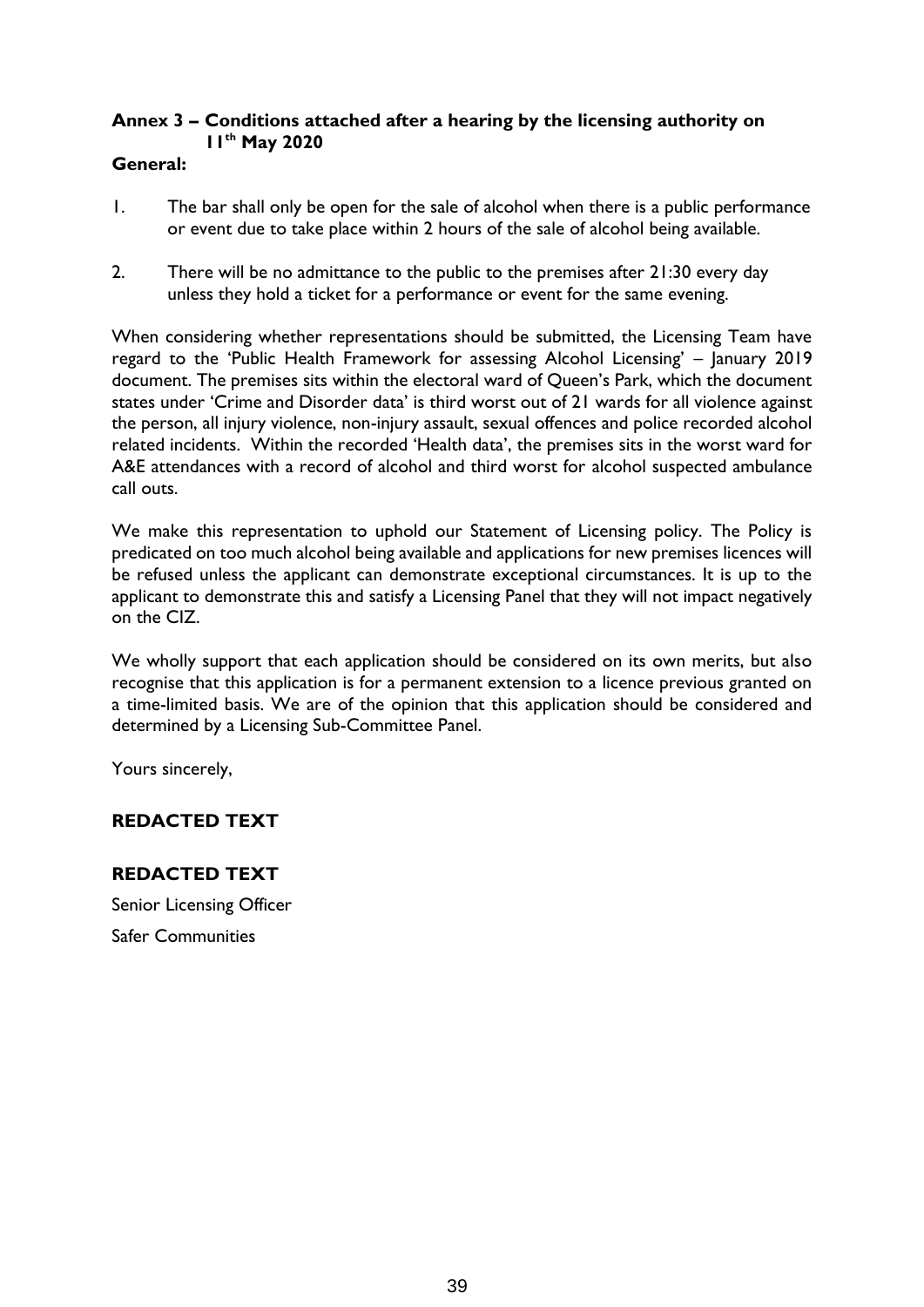## **Supporting Representations**

From: **REDACTED TEXT** Sent: 29 October 2020 14:59 To: EHL Safety **REDACTED TEXT** Subject: 1445/3/2020/03210/LAPREN

## **MSB CON ENDS 04.11.20 VALID PCD (S1)**

Dear Sir/Madam,

Re: 1445/3/2020/03210/LAPREN We are writing in support of the licence application 1445/3/2020/03210/LAPREN

We operate the **REDACTED TEXT** and **REDACTED TEXT** and **REDACTED TEXT** to the Electric Arcade.

Since the opening of the premises as the Electric Arcade, the area has been policed by the staff and security on site and we have noticed a reduction in anti-social behaviour and reduction in drug related activity, the whole area feels like a much safer environment now that it is open.

We have noticed a good mix of clientele which compliments the various offers East of the Pier and feel that this is a great fit.

Please do not hesitate to contact me if you require any more information.

Kind regards

## **REDACTED TEXT**

Tel: **REDACTED TEXT**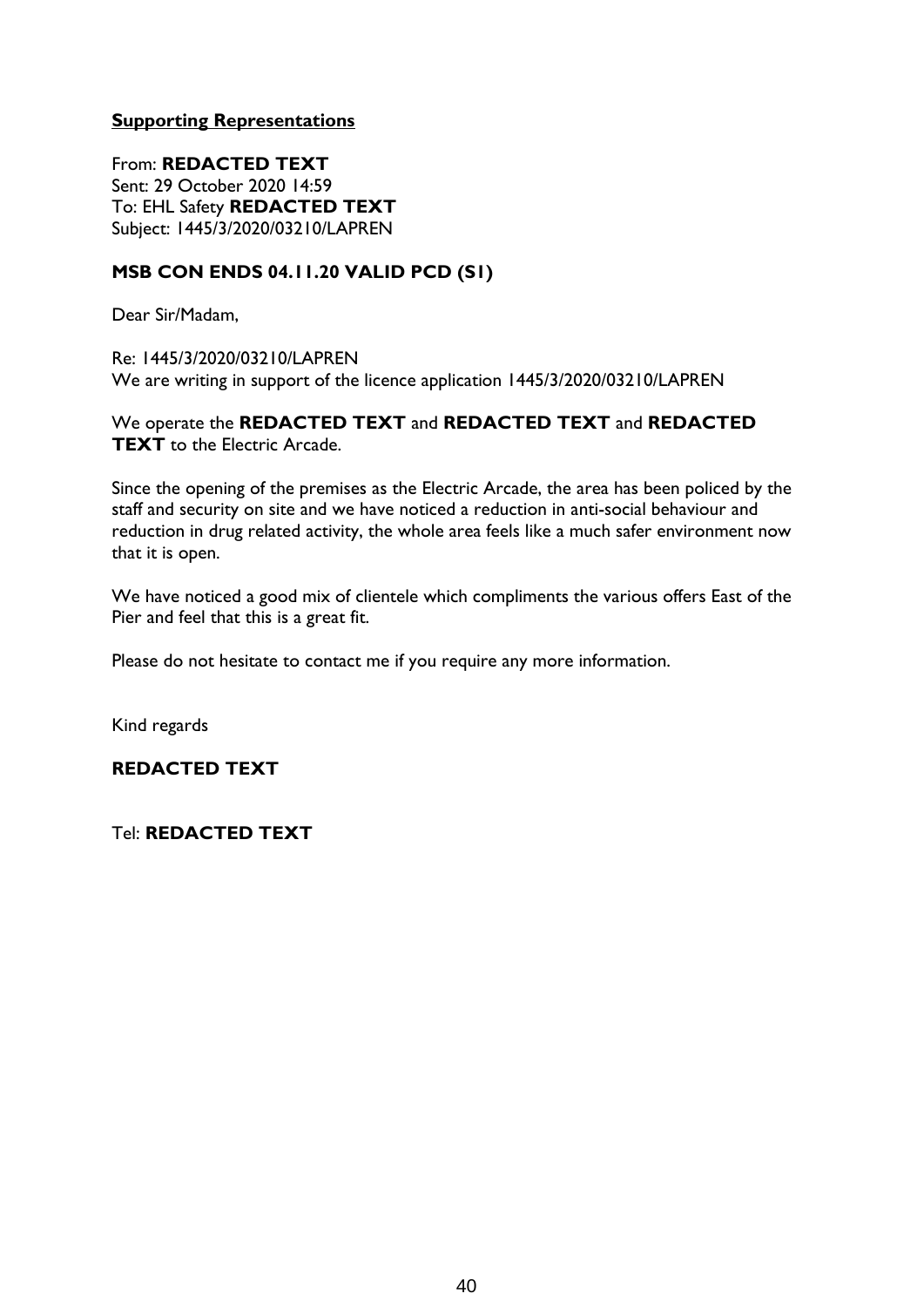**From: REDACTED TEXT Sent:** 01 November 2020 17:32 **To: REDACTED TEXT Subject:** Licence for the Electric Arcade

## **MSB CON ENDS 04.11.20 VALID PCD (S2)**

#### **REDACTED TEXT**

Writing in support of:

Electric Arcade Daltons Bastion Downstairs Madeira Drive Brighton BN2 1EN

To whom it may concern,

I'm writing this email to extend my praise and support to the Electric Arcade with regards to their licence application and the positive effect it has had on the general area east of the palace pier.

FIrstly, I would like to state that I work on **REDACTED TEXT**. I see it in peak summer and darkest winter and have vast experience with dealing with ASB along the seafront

I would like to highlight the reduction in Unauthorised Encampments and ASB as well as Drug Dealing and Street Drinking that used to be so prevalent in the area. I have known from previous observations that the shelter provided by the overhang and lack of lighting has proved the perfect place for all four.

With regards to ASB street drinking and drug dealing this used to thrive at this location. Can I please state that although the problem may have increased in the winter months this was still a major hot spot during peak summer. The reason it was so popular before was because it was dark and secluded without anyone to witness or report crimes. Now thanks to the Electric Arcade we have a well lit and safe venue with members of the public to witness and report crimes alongside trained staff and security who are invested in making the area safer for the local community.

Then we have numerous unauthorised encampments and rough sleepers that used to shelter at this spot before it was taken over.

Before the arcade there were people using the area to camp due to its shelter from the elements and secluded location. Not only was it quite distressing for young families and tourists coming to Brighton on vacation to witness it was also visible directly from the palace pier which holds one of the highest public footfalls anywhere in the city. With the unauthorised encampments came many issues with drug paraphernalia and alcohol being left littering the area that is a tourist hot spot as well as encouraging individuals not to engage with outreach teams due to the protection from the elements.